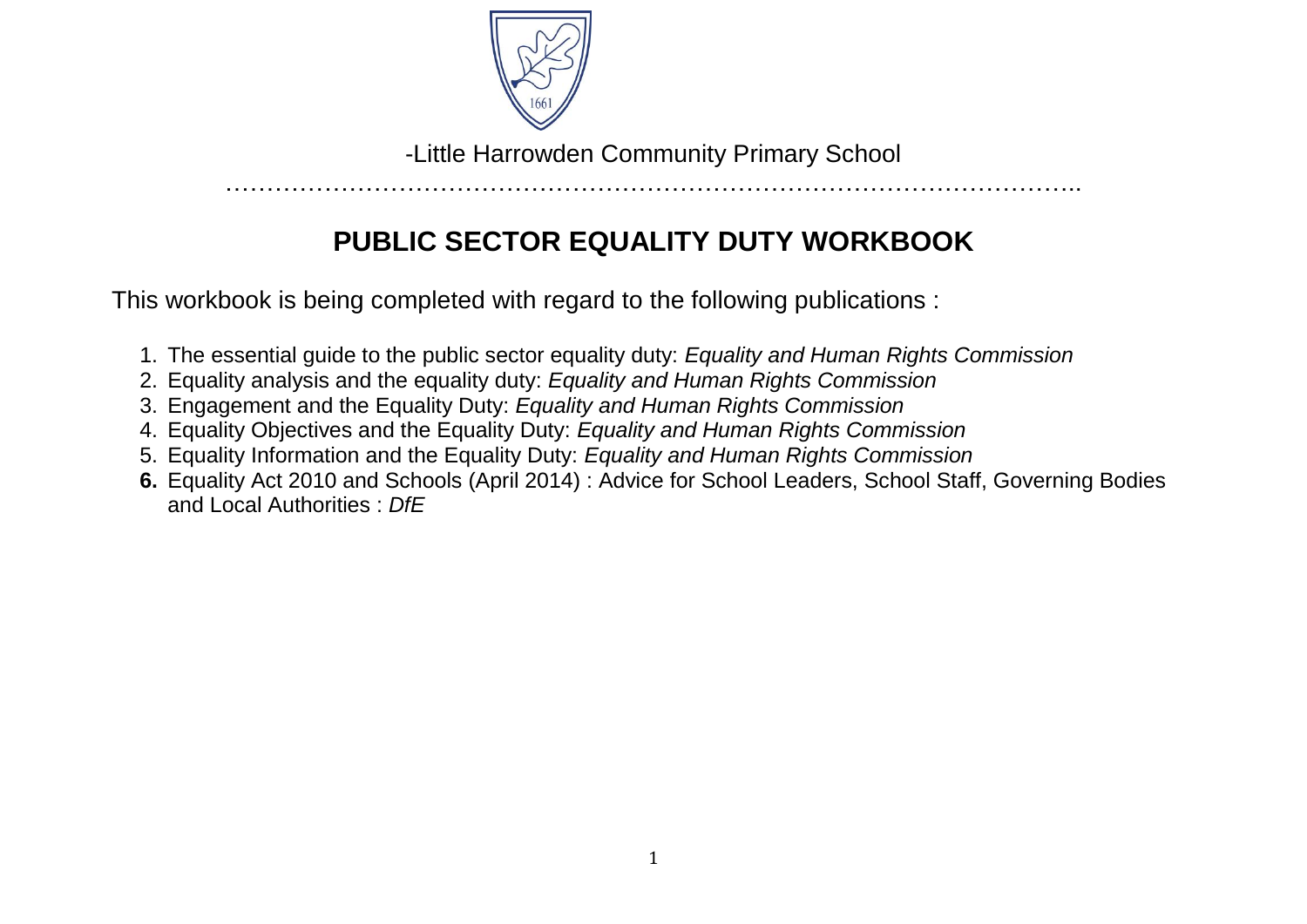

| <b>Protected</b><br>characteristics |                                                                                                                                                                                                                                                                                                                                                                                                                                                                                                                                                                                                                                   | Aims of the general duty                                                                                                                                                                                          |                                                                                                                                                                                                                                                                     |
|-------------------------------------|-----------------------------------------------------------------------------------------------------------------------------------------------------------------------------------------------------------------------------------------------------------------------------------------------------------------------------------------------------------------------------------------------------------------------------------------------------------------------------------------------------------------------------------------------------------------------------------------------------------------------------------|-------------------------------------------------------------------------------------------------------------------------------------------------------------------------------------------------------------------|---------------------------------------------------------------------------------------------------------------------------------------------------------------------------------------------------------------------------------------------------------------------|
|                                     | What evidence do we hold<br>that we eliminate unlawful<br>discrimination, harassment<br>and victimisation?                                                                                                                                                                                                                                                                                                                                                                                                                                                                                                                        | How do we advance equality<br>of opportunity between<br>people who share a<br>protected characteristic and<br>those who do not?                                                                                   | How do we foster good<br>relations between people<br>who share a protected<br>characteristic and those who<br>do not?                                                                                                                                               |
| Race                                | Racial incidents are recorded and<br>sanctioned within the guidance of the<br>Behaviour and Anti-Bullying policies.<br>Evidence in Behaviour File.<br>Governors are aware of such<br>incidents and they are recorded in<br>minutes.<br>Internal and national data is analysed<br>to ensure that all groups have similar<br>outcomes.<br>Recruitment practices are in line with<br>the LA model.<br>Assemblies and regular RE and<br>SMSC lessons develop children's<br>awareness of race and celebrate<br>difference.<br>Well-being wheel, protective<br>behaviours and talking box<br>encourage children to discuss<br>concerns. | All pupils have equal curriculum<br>access regardless of race.<br>All pupils access assemblies and<br>other forms of collective worship.<br>Take up of clubs is good and all<br>children attend visits and trips. | We organise visits from the local<br>ethnic community.<br>Whole school assemblies.<br>Our diversity of ethnic groups is<br><i>increasing.</i><br>Assemblies and regular RE and<br>SMSC lessons develop children's<br>awareness of race and celebrate<br>difference. |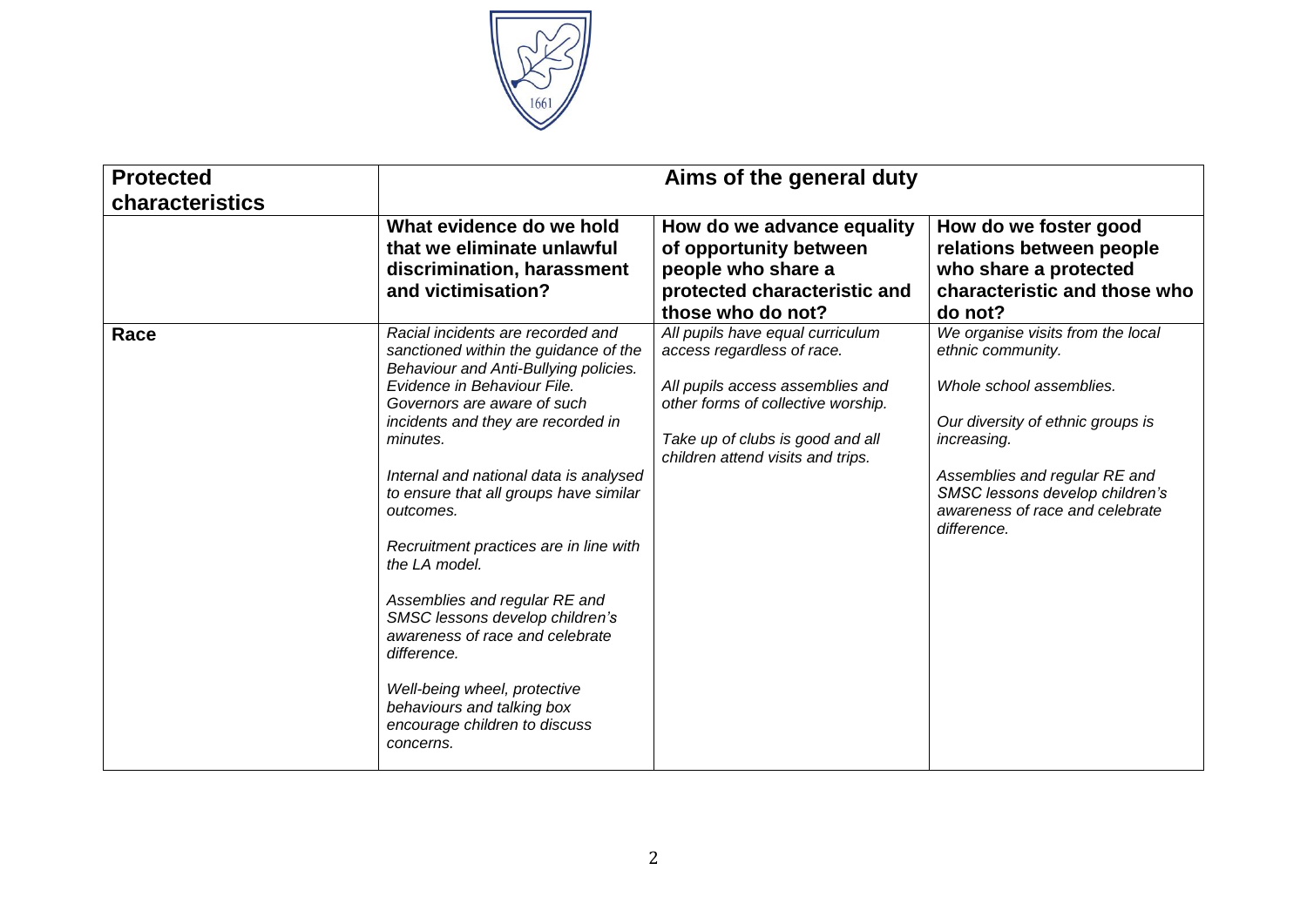

|                   | The demographic of the Governing<br>body represents a broad ethnic mix<br>and represents our demographic<br>well.                                                                                                                                                                                                                                                                                                                                                                                                            |                                                                                                                                                                                                                                                                                                                                                                                                                                                                  |                                                                                                                                                                                                                                                                                                                                                                                                                           |
|-------------------|------------------------------------------------------------------------------------------------------------------------------------------------------------------------------------------------------------------------------------------------------------------------------------------------------------------------------------------------------------------------------------------------------------------------------------------------------------------------------------------------------------------------------|------------------------------------------------------------------------------------------------------------------------------------------------------------------------------------------------------------------------------------------------------------------------------------------------------------------------------------------------------------------------------------------------------------------------------------------------------------------|---------------------------------------------------------------------------------------------------------------------------------------------------------------------------------------------------------------------------------------------------------------------------------------------------------------------------------------------------------------------------------------------------------------------------|
| <b>Disability</b> | SEN data shows that children with<br>SEN make progress in line with their<br>peers from their individual starting<br>points.<br>Barriers to SEND are removed<br>through access to resources such<br>extra adults, equipment and external<br>support.<br>Classrooms reflect the needs of<br>children egaccess, decoration,<br>One page profiles are shared with all<br>key staff to foster understanding and<br>support strategies<br>Records show that there have been<br>no incidents of bullying related to<br>disability. | All children have equal access to the<br>curriculum regardless of disability,<br>resources ensure that barriers to<br>learning are removed.<br>Disability is not a barrier to attending<br>trips and risk assessments take into<br>account specific needs in order to<br>overcome barriers.<br>Clubs are attended by and offered to<br>all pupils.<br>Accessibility plan<br>Individual emergency evacuation<br>plans are written for all vulnerable<br>children. | PSHE curriculum strengthens the<br>understanding that we are all<br>different and this is to be celebrated.<br>Behaviour is good in school and<br>children actively support each other<br>and seek to understand difference<br>Staff model appropriate behaviour<br>towards protected groups.<br>School is a member of the Fairfields<br>teaching school alliance.<br>SENCo is a Specialist Leader in<br>Education (SEND) |
| <b>Sex</b>        | School tracks internal and national<br>data to ensure that all groups attain<br>similar outcomes and act upon                                                                                                                                                                                                                                                                                                                                                                                                                | Access to the curriculum for all.<br>Access to sporting and other events                                                                                                                                                                                                                                                                                                                                                                                         | Class assemblies<br><b>PSHE</b> curriculum                                                                                                                                                                                                                                                                                                                                                                                |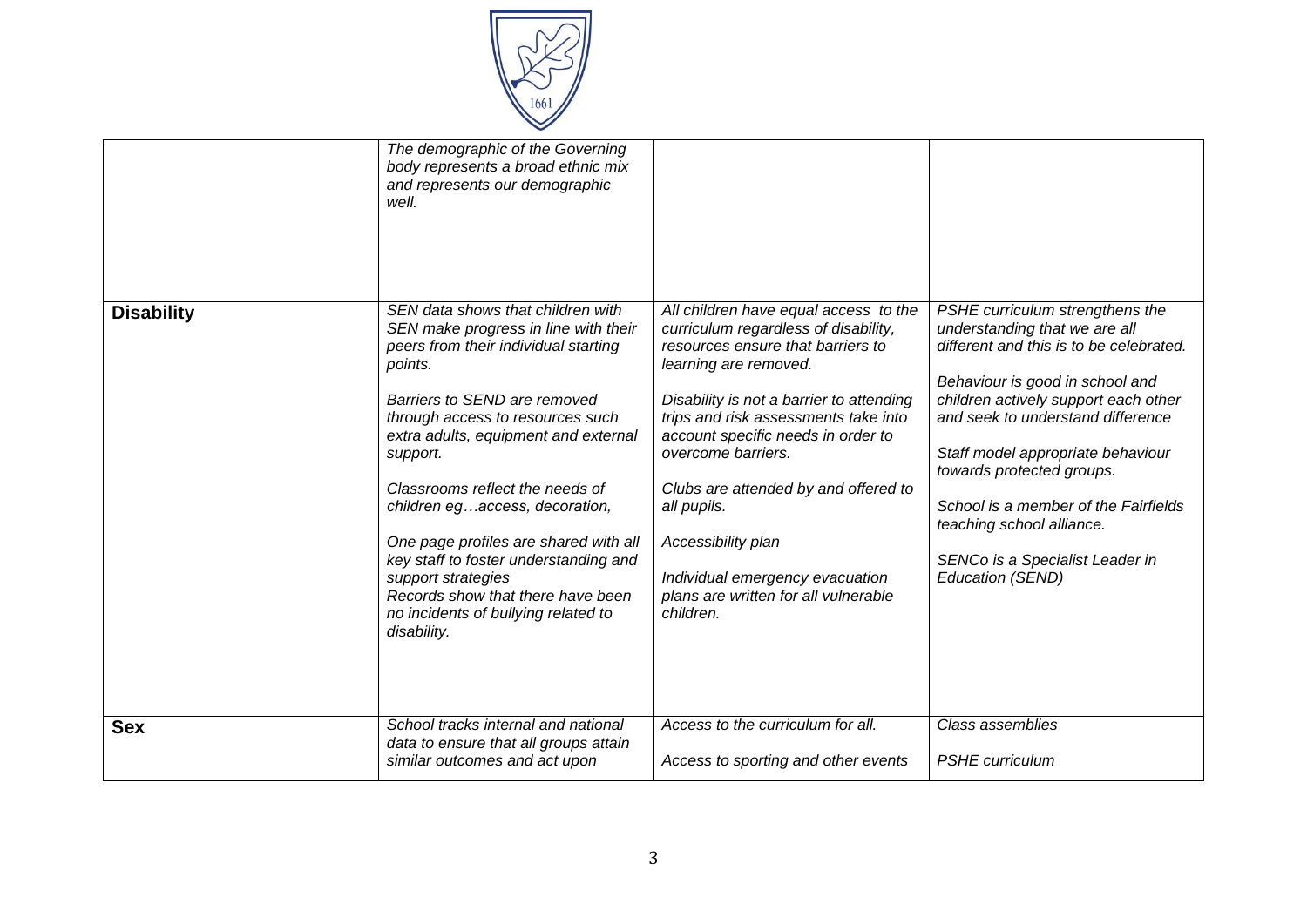

|                            | concerns.<br>Resources such as texts books are<br>carefully chosen to ensure that<br>gender bias is eliminated.<br>SRE policy has a focus on<br>relationships and equal opportunities.<br>All pupils have equal access to the<br>curriculum regardless of gender.<br>Clubs are attended by and offered to<br>all pupils.<br>When appointing staff a fair and<br>transparent practice is adhered to<br>ensure equality. | is non-discriminatory.<br>School uniform is unisex.<br>When appointing staff a fair and<br>transparent practice is adhered to<br>ensure equality.<br>Challenge stereotyping of gender<br>roles.<br>SRE actively tackles gender<br>stereotypes and discusses healthy<br>relationships. | Giving children opportunities to try<br>different clubs and sports regardless<br>of gender.<br>Visitors reflect good role models. |
|----------------------------|------------------------------------------------------------------------------------------------------------------------------------------------------------------------------------------------------------------------------------------------------------------------------------------------------------------------------------------------------------------------------------------------------------------------|---------------------------------------------------------------------------------------------------------------------------------------------------------------------------------------------------------------------------------------------------------------------------------------|-----------------------------------------------------------------------------------------------------------------------------------|
| <b>Gender Reassignment</b> | Recruitment procedures comply with<br>equal opportunity legislation.<br>Mufti and fancy dress days are non-<br>gender specific allowing children to<br>express themselves without<br>judgement.<br>SDQ assessments completed by<br>behaviour mentor.<br>Drawing and talking can be accessed<br>if necessary through school.<br>School nurse parent drop-in sessions                                                    | All pupils access the curriculum<br>regardless of gender.<br>When appointing staff a fair and<br>transparent practice is adhered to<br>ensure equality.                                                                                                                               | Not Applicable                                                                                                                    |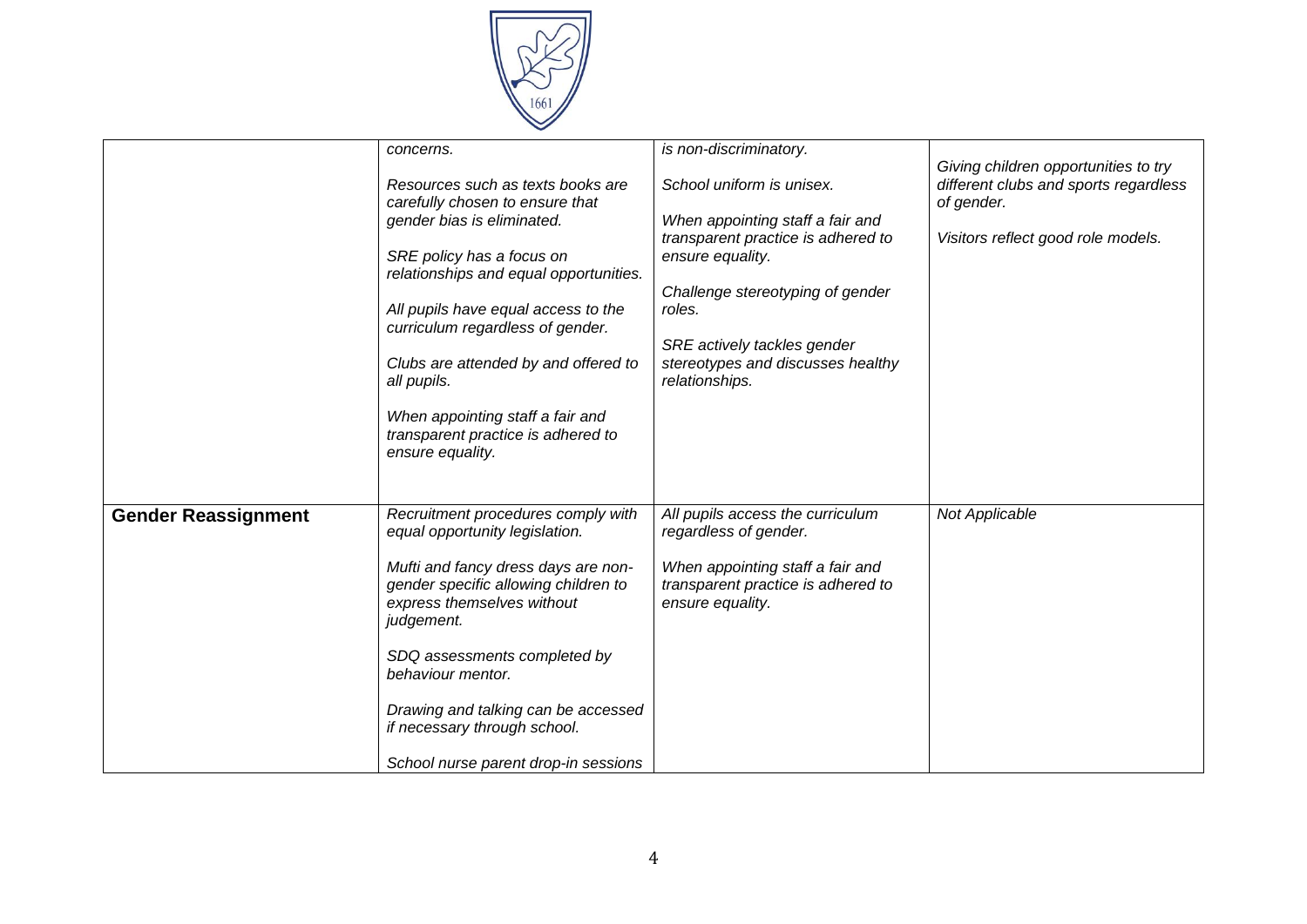

|                                | and referrals are available.                                                                                                 |                                                                                                            |                                                                                                |
|--------------------------------|------------------------------------------------------------------------------------------------------------------------------|------------------------------------------------------------------------------------------------------------|------------------------------------------------------------------------------------------------|
| <b>Pregnancy and Maternity</b> | Recruitment procedures comply with<br>equal opportunity legislation.                                                         | Risk assessments are undertaken<br>when a member of staff announces<br>pregnancy.                          | Adaptations to staff working as<br>necessary.                                                  |
|                                | Emotional wellbeing and health is of<br>importance to the school.                                                            | Attendance policy and special leave<br>requests to attend hospital<br>appointments are treated favourably. | KIT days are encouraged and regular<br>contact made.                                           |
|                                | Staff have access to NCC employee<br>assist                                                                                  |                                                                                                            |                                                                                                |
|                                | Occupational health can be accessed<br>by staff to support their medical<br>health and enables them to fulfil their<br>role. |                                                                                                            |                                                                                                |
| Age                            | Recruitment procedures comply with<br>equal opportunity legislation.<br>Emotional wellbeing and health is of                 | Recruitment procedures comply with<br>equal opportunity legislation.                                       | We welcome volunteer and<br>educators of all ages to share their<br>experiences with children. |
|                                | importance to the school.                                                                                                    |                                                                                                            | The curriculum, including PSHE<br>/SRE supports children's                                     |
|                                | Staff have access to NCC employee<br>assist                                                                                  |                                                                                                            | understanding of the aging process.                                                            |
|                                | Occupational health can be accessed<br>by staff to support their medical<br>health and enables them to fulfil their<br>role. |                                                                                                            |                                                                                                |
| <b>Religion and Belief</b>     | All pupils are offered the<br>Northampton Syllabus for RE.                                                                   | Visitors from different faith<br>communities are invited to school to                                      | RE visitors to school.                                                                         |
|                                | All children take part in collective                                                                                         | speak to children.                                                                                         | Education visits to places of worship.                                                         |
|                                | worship.<br>All pupils are offered visits to a                                                                               | The right to withdraw a child from RE<br>is observed. However this is rare.                                | Recruitment procedures comply with<br>equal opportunity legislation.                           |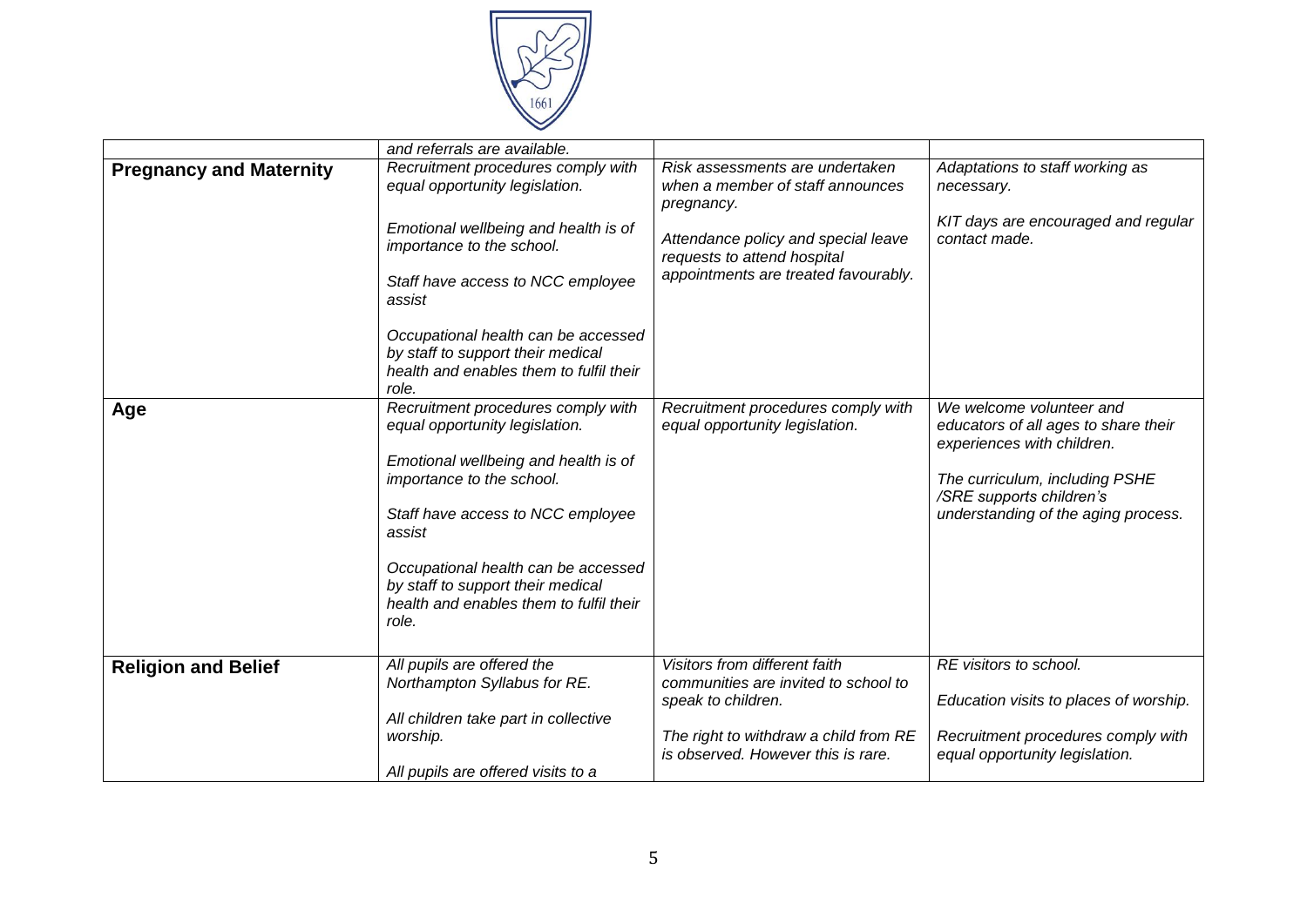

|                           | variety of places of worship.<br>Data regarding religion is collected<br>when children start school and yearly<br>thereafter.<br>Policies and procedures promote<br>respect for all regardless of beliefs.<br>Absence for religious observance is<br>authorised.                                                                | Children can wear items of clothing<br>that reflect their religious beliefs. | Parents are encouraged to share<br>their religious beliefs to support the<br>curriculum.                                       |
|---------------------------|---------------------------------------------------------------------------------------------------------------------------------------------------------------------------------------------------------------------------------------------------------------------------------------------------------------------------------|------------------------------------------------------------------------------|--------------------------------------------------------------------------------------------------------------------------------|
| <b>Sexual Orientation</b> | Recruitment procedures comply with<br>equal opportunity legislation.<br>Full acceptance of staff and pupil<br>orientation.<br>Homophobic language and bullying is<br>recorded in line with Anti-Bullying<br>procedures and reported to parents<br>and the county.<br>SDQ and well-being checks via<br>Behaviour Support Worker. | SRE curriculum refers to same sex<br>marriage and relationships.             | A flexible PSHE and SRE curriculum<br>responds to issues that affect<br>children at home, school or in the<br>wider community. |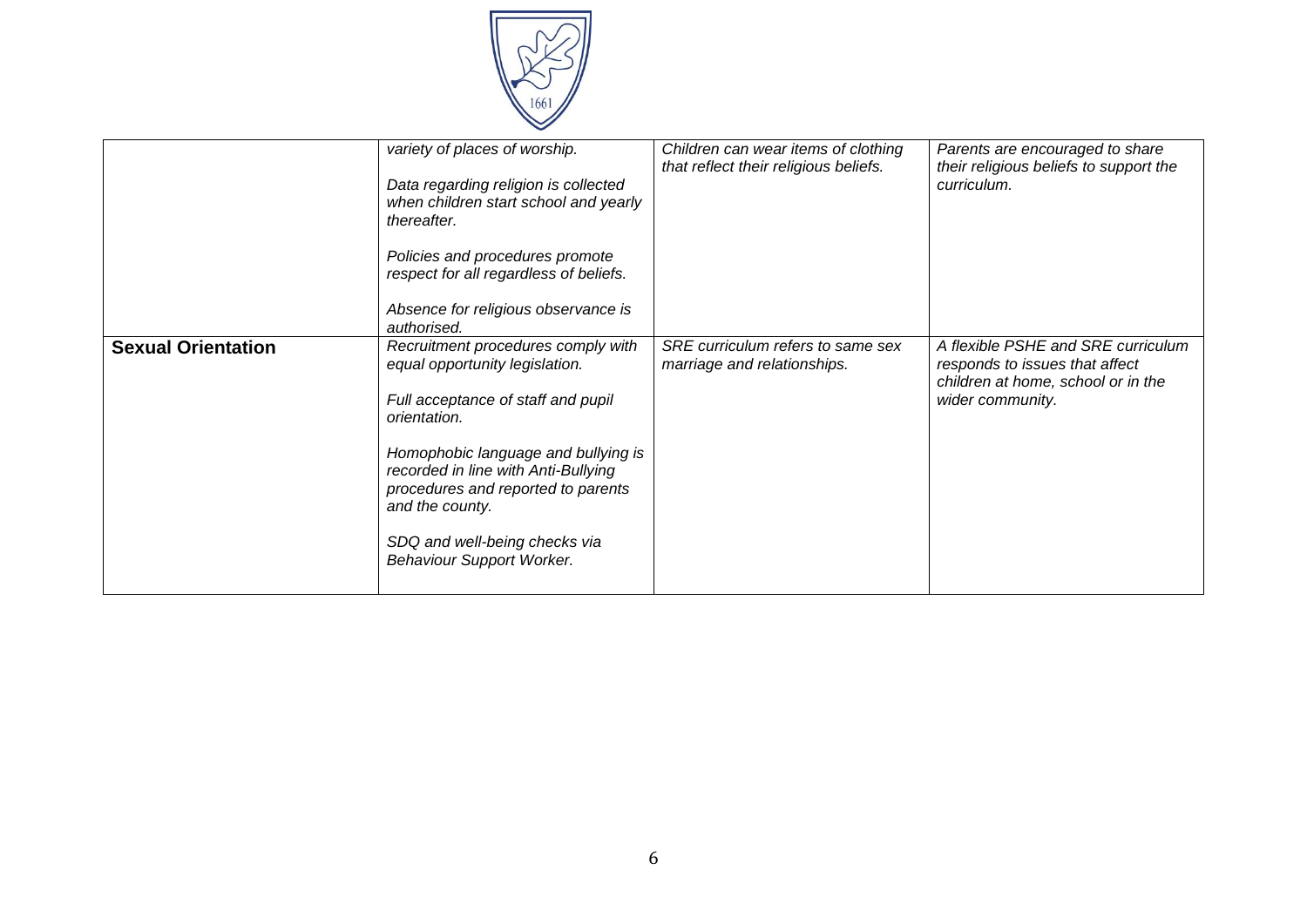

| <b>Protected</b><br>characteristics |                                                                                                                                                                                                                                                                                                                                  | Aims of general duty                                                                                                                                                                                                                               |                                                                                                                                                                                                               |  |  |  |
|-------------------------------------|----------------------------------------------------------------------------------------------------------------------------------------------------------------------------------------------------------------------------------------------------------------------------------------------------------------------------------|----------------------------------------------------------------------------------------------------------------------------------------------------------------------------------------------------------------------------------------------------|---------------------------------------------------------------------------------------------------------------------------------------------------------------------------------------------------------------|--|--|--|
|                                     | How have we engaged with<br>the protected groups in<br>order to eliminate unlawful<br>discrimination, harassment<br>and victimisation?                                                                                                                                                                                           | How have we engaged with<br>the protected groups in<br>order to advance equality of<br>opportunity?                                                                                                                                                | How do we engage with<br>protected groups in order to<br>foster good relations?                                                                                                                               |  |  |  |
| Race                                | Healthier child initiative and<br>protective behaviours means children<br>will talk opening about concerns.<br>Pupil views gathered regarding<br>children feeling safe<br>Worry boxes, well-being wheel.<br>School council carried out safe<br>places questionnaire.<br>Anti-bullying Policy highlights racial<br>discrimination | Pupil surveys, anti-bullying and rich<br>thematic curriculum.<br>Protective behaviours.<br>All racial groups are represented on<br>the website and in school<br>publications<br>Parents are encouraged to come in<br>and talk about their jobs etc | Multicultural awareness day<br>Governing Body is representative of<br>a range of ethnic groups.                                                                                                               |  |  |  |
| <b>Disability</b>                   | We celebrate Down's Syndrome day<br>etc<br>One page profiles give the child's<br>voice<br>Employ a behaviour and Pastoral<br>Mentor<br>Emergency evacuation plans<br>All trips including residential are<br>accessed by all learners including                                                                                   | Regular review meetings<br>Open door policy<br>One page profile<br>Access different services to seek<br>guidance where necessary<br><b>EHA</b>                                                                                                     | Liaise with parents to identify support<br>networks EHA.<br>Employ a behaviour and Pastoral<br>Mentor<br>Offer parenting support<br>Signpost to networking opportunities<br>Policies protect different groups |  |  |  |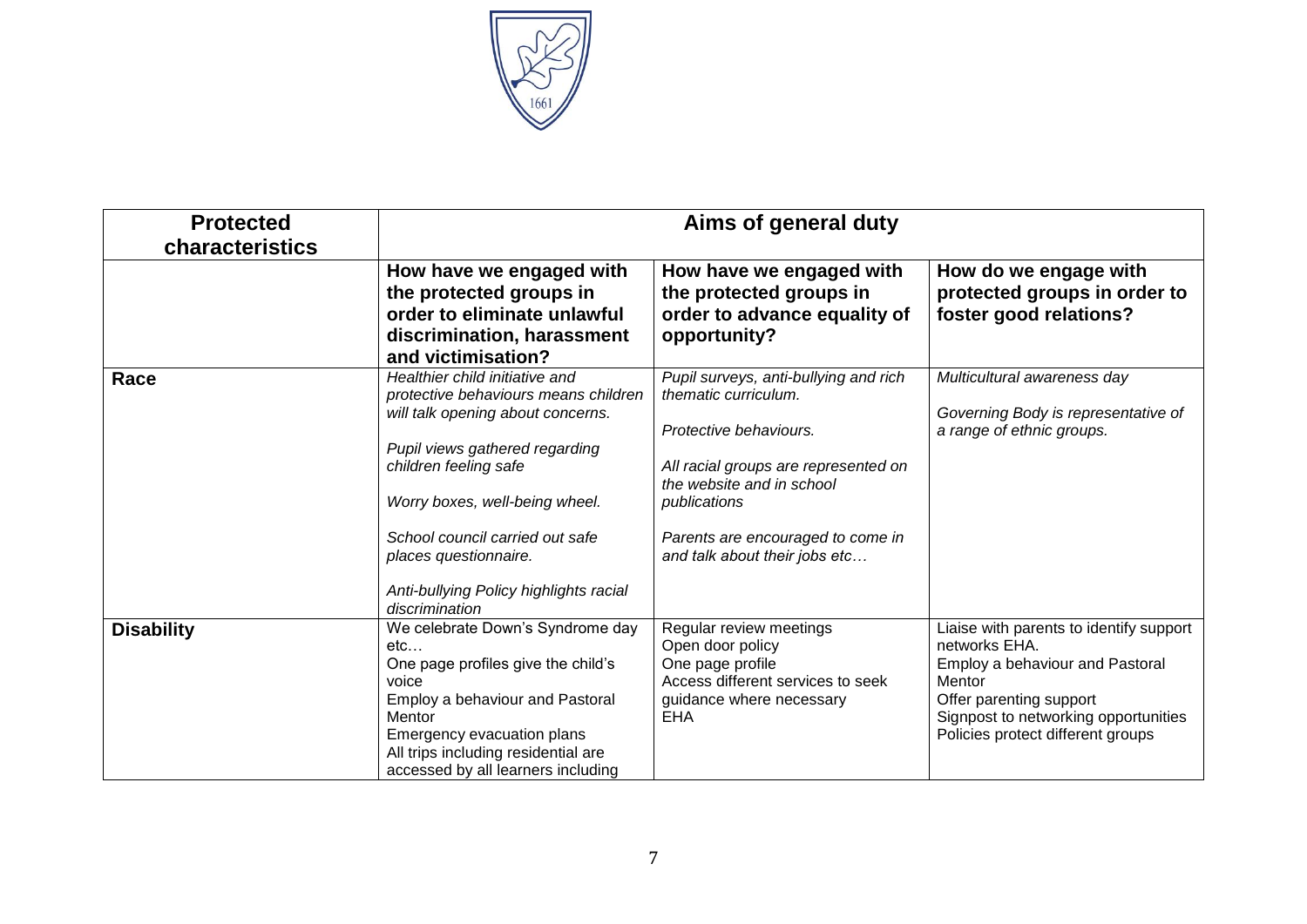

| <b>Sex</b>                     | those with disability.<br>The curriculum is adapted and<br>reasonable adjustments are made to<br>ensure inclusion<br>Ensure that all pupils have equal<br>curriculum access regardless of<br>gender.<br>Access to clubs and sporting<br>opportunities are not gender specific.<br>Boys and girls perform in line or<br>above the national in reading, writing | Rich and diverse curriculum.<br>School council<br>Surveys of Pupils and parents<br>PSHE and protective behaviours<br>Healthier Child principle employed. | <b>PSHE</b><br>Visitors modelling different jobs are<br>representative of both sexes.<br>Resources and language used by<br>staff are not gender specific<br>egTeam Spirit rather than<br>Sportsmanship.                         |
|--------------------------------|---------------------------------------------------------------------------------------------------------------------------------------------------------------------------------------------------------------------------------------------------------------------------------------------------------------------------------------------------------------|----------------------------------------------------------------------------------------------------------------------------------------------------------|---------------------------------------------------------------------------------------------------------------------------------------------------------------------------------------------------------------------------------|
|                                | and maths in some classes the<br>gender split is wider.                                                                                                                                                                                                                                                                                                       |                                                                                                                                                          |                                                                                                                                                                                                                                 |
| <b>Gender Reassignment</b>     | Not applicable                                                                                                                                                                                                                                                                                                                                                |                                                                                                                                                          |                                                                                                                                                                                                                                 |
| <b>Pregnancy and Maternity</b> | Workforce procedures are followed<br>with staff who are pregnant or on<br>maternity leave.<br><b>Risk assessments</b>                                                                                                                                                                                                                                         | KIT days                                                                                                                                                 | Keep up good communications                                                                                                                                                                                                     |
| Age                            | Workforce procedures are followed<br>with staff.                                                                                                                                                                                                                                                                                                              | Science curriculum and PSHE<br>address life cycles<br>Importance of respect in reinforced<br>through the curriculum and<br><b>Behaviour Policy</b>       | Wider members of families are<br>encouraged to volunteer in school.<br>Volunteers from earlier generations<br>are invited to talk about historical<br>periods in time.                                                          |
| <b>Religion and Belief</b>     | Learning about religion in RE is<br>reinforced in assemblies<br>Access to multicultural books and<br>artefacts are used throughout the<br>school.<br>Authorise religious holidays.<br>The behaviour and anti-bullying<br>policy                                                                                                                               | Access to multicultural books and<br>artefacts are used throughout the<br>school.<br>The RE curriculum                                                   | Visits to places of worship<br>We celebrate faith days and have<br>visitors representing all faiths.<br>The RE curriculum reinforces<br>similarities between religions and<br>supports understanding of religious<br>practices. |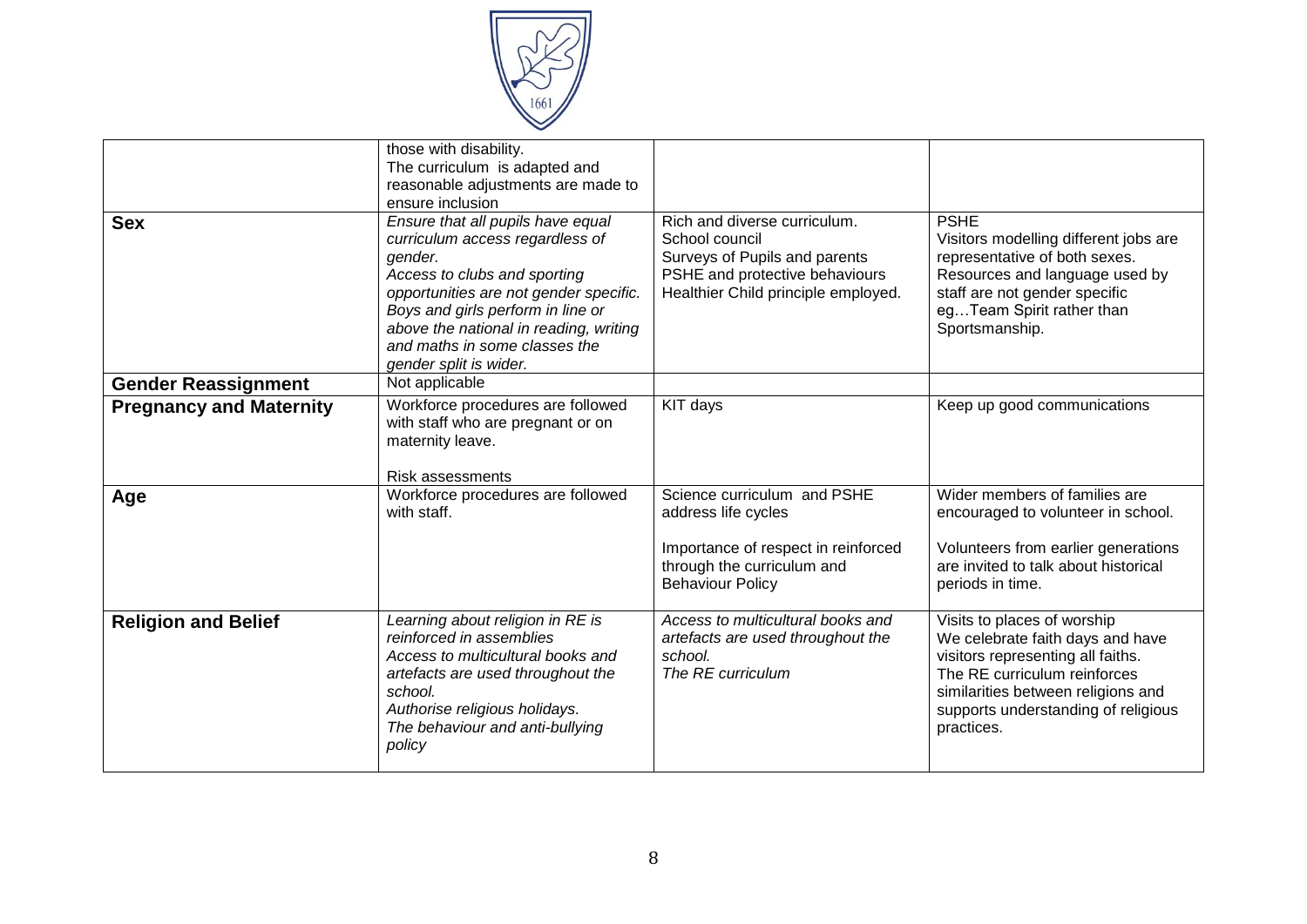

| <b>SRE</b> policy<br><b>Sexual Orientation</b><br>Homophobic language is challenged,<br>reported in line with the anti-bullying<br>policy and Behaviour Policy | Adults throughout school model non-<br>discriminatory | We work with outside agencies to<br>support where necessary |
|----------------------------------------------------------------------------------------------------------------------------------------------------------------|-------------------------------------------------------|-------------------------------------------------------------|
|----------------------------------------------------------------------------------------------------------------------------------------------------------------|-------------------------------------------------------|-------------------------------------------------------------|

| <b>Protected</b><br>characteristics | Aims of the general duty                                                                                  |                                                                                                                                                                                                                           |                                                                                                                 |  |  |
|-------------------------------------|-----------------------------------------------------------------------------------------------------------|---------------------------------------------------------------------------------------------------------------------------------------------------------------------------------------------------------------------------|-----------------------------------------------------------------------------------------------------------------|--|--|
|                                     | Eliminate unlawful<br>discrimination, harassment<br>and victimisation.                                    | <b>Advance equality of</b><br>opportunity between people<br>who share a protected<br>characteristic and those who<br>do not.                                                                                              | <b>Foster good relations</b><br>between people who share a<br>protected characteristic and<br>those who do not. |  |  |
| Race                                |                                                                                                           |                                                                                                                                                                                                                           | Minority groups in the school feel that<br>they are fully represented.                                          |  |  |
| <b>Disability</b>                   | The accessibility plan will be written<br>in line with legislation and changes to<br>the school premises. | Children with SEND will make<br>outstanding progress from their<br>starting points by the end of KS2.                                                                                                                     |                                                                                                                 |  |  |
| <b>Sex</b>                          |                                                                                                           | Boys will achieve in writing so that in<br>each class they perform above the<br>national expectation. The gap<br>between boys and girls will be<br>reduced in writing so that there is<br>less than a 1 point difference. |                                                                                                                 |  |  |
| <b>Gender Reassignment</b>          |                                                                                                           |                                                                                                                                                                                                                           |                                                                                                                 |  |  |
| <b>Pregnancy and Maternity</b>      | Review the SRE policy and PSHE<br>curriculum                                                              |                                                                                                                                                                                                                           |                                                                                                                 |  |  |
| Age                                 |                                                                                                           |                                                                                                                                                                                                                           |                                                                                                                 |  |  |
| <b>Religion and Belief</b>          | The curriculum will reflect the diverse<br>communities of the local population                            |                                                                                                                                                                                                                           | Minority groups in the school feel that<br>they are fully represented.                                          |  |  |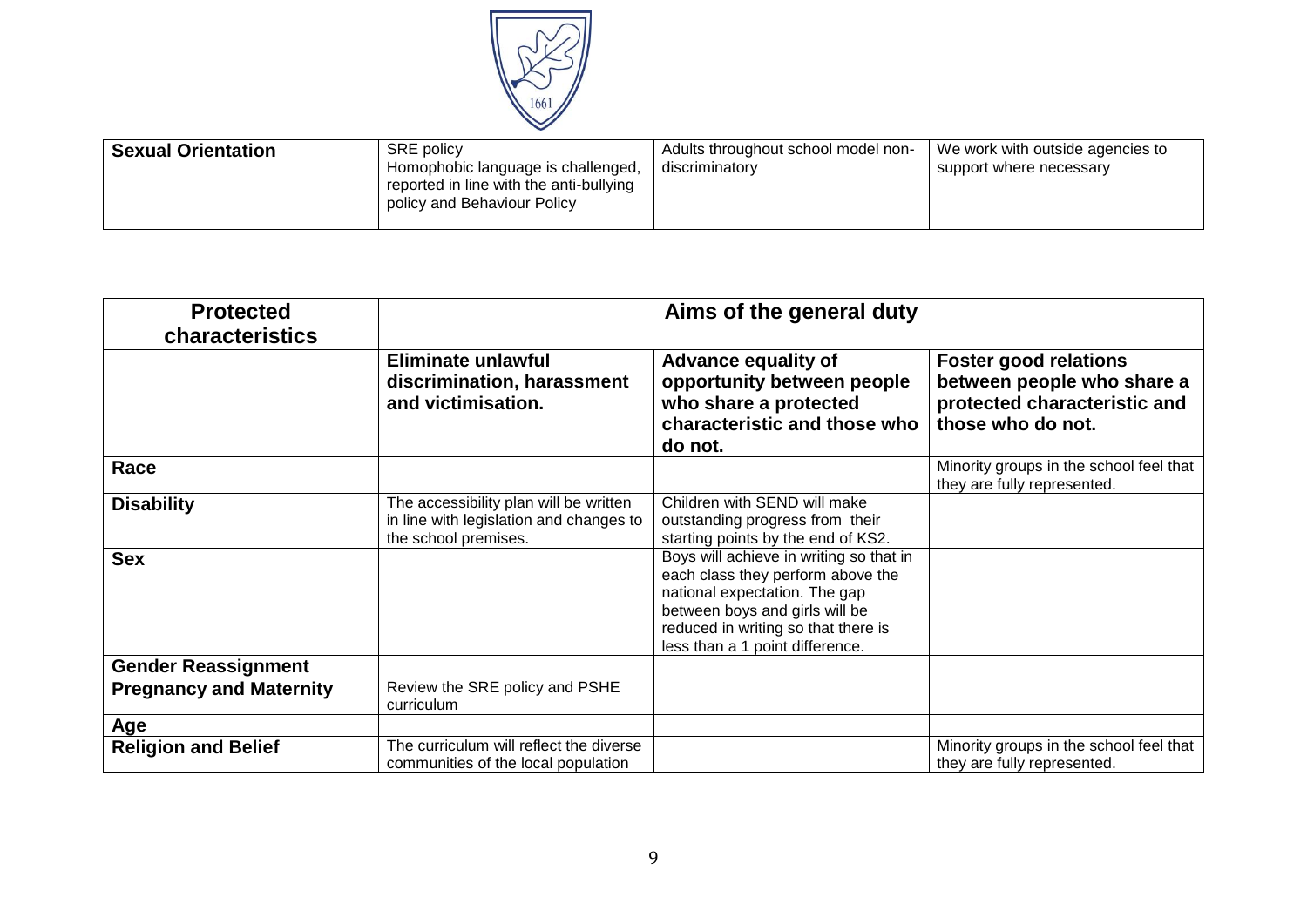

| Coville<br>$ -$<br>- ƏRXUƏL V |  |  |
|-------------------------------|--|--|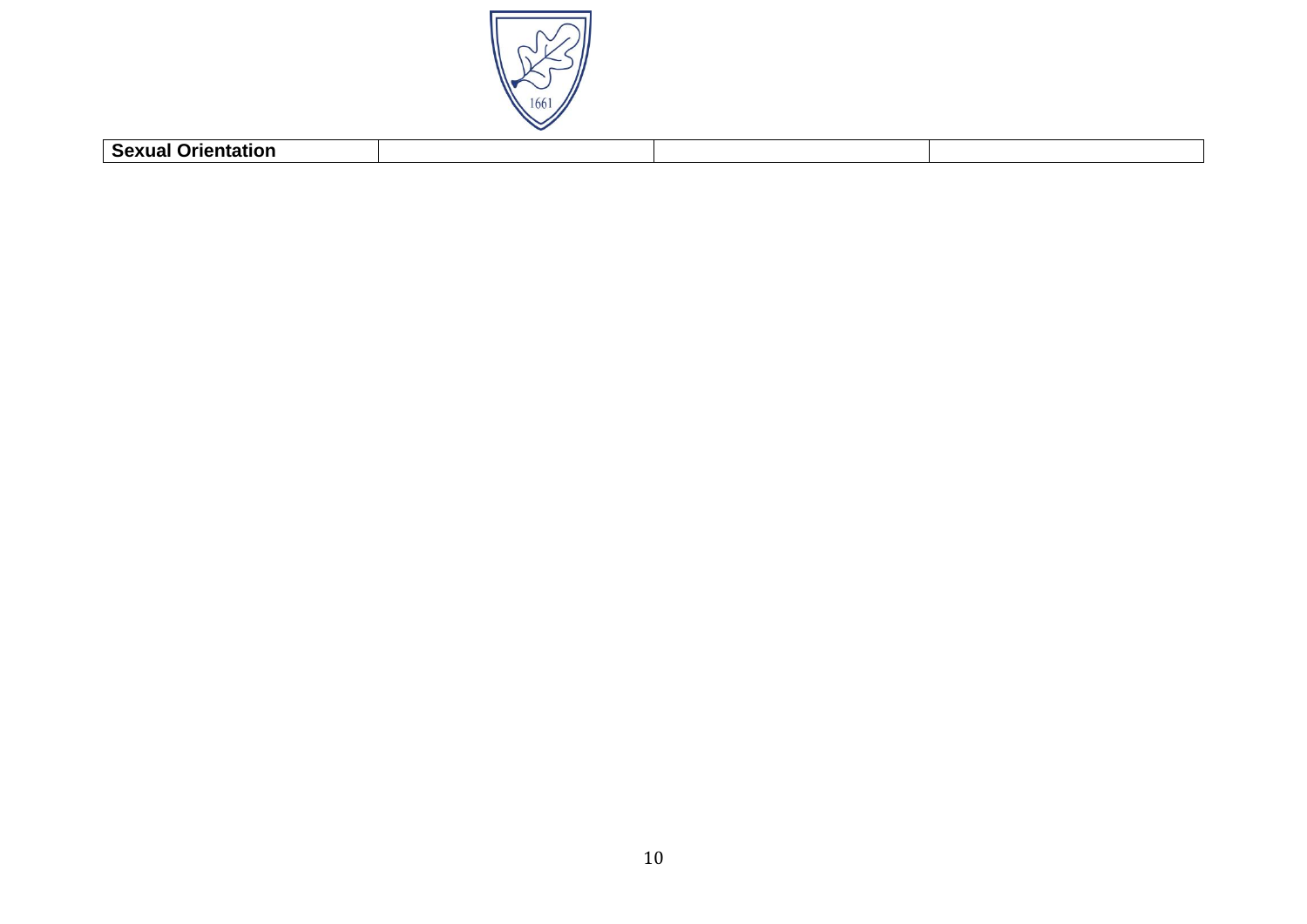

# **APPENDIX A : A suggested format for an Equality Duty Action Plan**

#### **NAME OF SCHOOL**

## **EQUALITIES OBJECTIVES AND ACTION PLAN**

### **DATE OF PUBLICATION (***NB must be updated at least every 4 years)*

| <b>Objective</b><br>Please give an end<br>date/timescale to<br>each action (ie by<br>. )                        | Which protected<br>group(s) will this most<br>affect/influence | How will we know<br>we have achieved<br>the objective?       | Lead<br>and other key<br>players       | <b>Actions</b><br>Please give an end<br>date/timescale to each action<br>$(ie by \dots)$                   | Annual<br>Red/Amber/<br>Green<br>rating |
|-----------------------------------------------------------------------------------------------------------------|----------------------------------------------------------------|--------------------------------------------------------------|----------------------------------------|------------------------------------------------------------------------------------------------------------|-----------------------------------------|
| Minority groups in the<br>school feel that they are<br>fully represented.                                       | <b>Minority race and</b><br>religious groups                   | <b>Behaviour records</b><br>and surveys will be<br>positive. | <b>Headteacher and</b><br><b>SENCO</b> | <b>Parent Survey.</b><br><b>Parent discussion forum.</b><br><b>Review of behaviour</b><br>records in CPWC. |                                         |
| The accessibility plan<br>will be written in line<br>with legislation and<br>changes to the school<br>premises. | <b>SEND</b>                                                    | Plan will be<br>complete                                     | <b>SENCO</b>                           | Update accessibility plan                                                                                  |                                         |
| Children with SEND will<br>make outstanding<br>progress from their<br>starting points by the<br>end of KS2.     | <b>SEND</b>                                                    | Tracking systems /<br>other triangulation                    | <b>SENCO</b>                           | Develop new tracking<br>system.                                                                            |                                         |
| Boys will achieve in<br>writing so that in each<br>class they perform<br>above the national                     | <b>Boys</b>                                                    | <b>End of Year data</b>                                      | <b>Subject leads</b>                   | All teachers trained in The<br><b>Write Stuff methods.</b><br>Greater emphasis on                          |                                         |